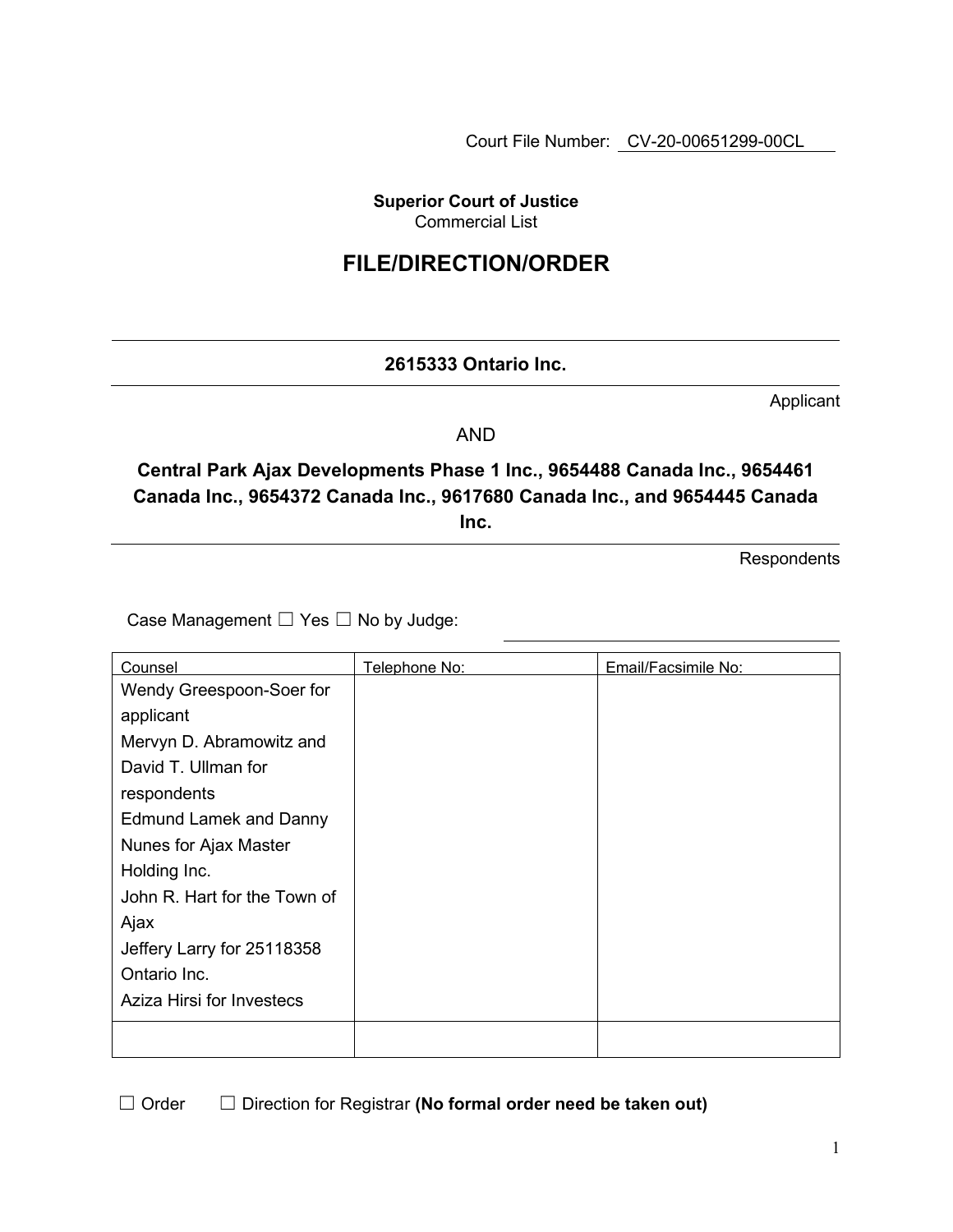☐ Above action transferred to the Commercial List at Toronto **(No formal order need be taken out)**

 $\Box$  Adjourned to:  $\Box$ Time Table approved (as follows):

## **Date Heard: February 11, 2021**

### **Introduction**

- [1] The applicant 2615333 Ontario Inc. ("261") brings this application for an order under subsection 243(1) of the *Bankruptcy and Insolvency Act* (Canada) ("*BIA*") and section 101 of the *Courts of Justice Act* (Ontario) ("*CJA*") appointing RSM Canada Limited ("RSM") as receiver and manager, without security, over the lands and premises of certain properties in Ajax, Ontario (the "Ajax Properties") owned by the respondent corporations.
- [2] For the following reasons, the application is granted.

## **Background Facts**

- [3] The respondent Central Park Ajax Developments Phase 1 Inc. is an Ontario corporation and the remaining respondents are all federally incorporated companies. They are all single-purpose companies incorporated for the purpose of holding title to the Ajax Properties. Tong (Thomas) Liu ("Liu") is the sole officer and director of each of the respondents.
- [4] The respondents are the registered owners of the Ajax Properties which comprise several parcels of vacant land proposed as part of a multi-phase real estate development project in Ajax (the "Project"). The respondents oppose the application. They deny the indebtedness to 261.
- [5] 261's asserts that as of November 3, 2020, the amount owing by the respondents to 261 was \$10,294,623.69 with further interest, expenses and legal fees continuing to accrue. The indebtedness to 261 is secured by various mortgages registered against the Ajax Properties in different ranking positions on different municipal addresses comprising the entire package of properties. On 184/188 Harwood Avenue, 261 holds a second ranking charge behind the Corporation of the Town the Ajax (the "Town"), as well as additional subsequent ranking charges. On the remainder of the properties, 261 holds a first ranking charge, together with subsequent ranking charges.
- [6] Demands for payment and Notices of Intention to Enforce Security under the BIA were delivered to the respondents on November 22, 2018 followed by the issuance of a Statement of Claim to enforce the mortgage security.
- [7] There are additional creditors of the respondents, Investecs Developments Inc. ("Investecs") and Ajax Master Holdings Inc. ("AMHI"), with mortgages in default who have also made demand and issued Notices of Intention to Enforce Security. The loan balances to Investecs and AMHI are said to be in excess of \$1 million and \$18,500,000, respectively.
- [8] The Town holds a first ranking charge against 184/188 Harwood Avenue (the "Phase 1A Lands"). The Town has outstanding writs of execution for unpaid costs awards and has commenced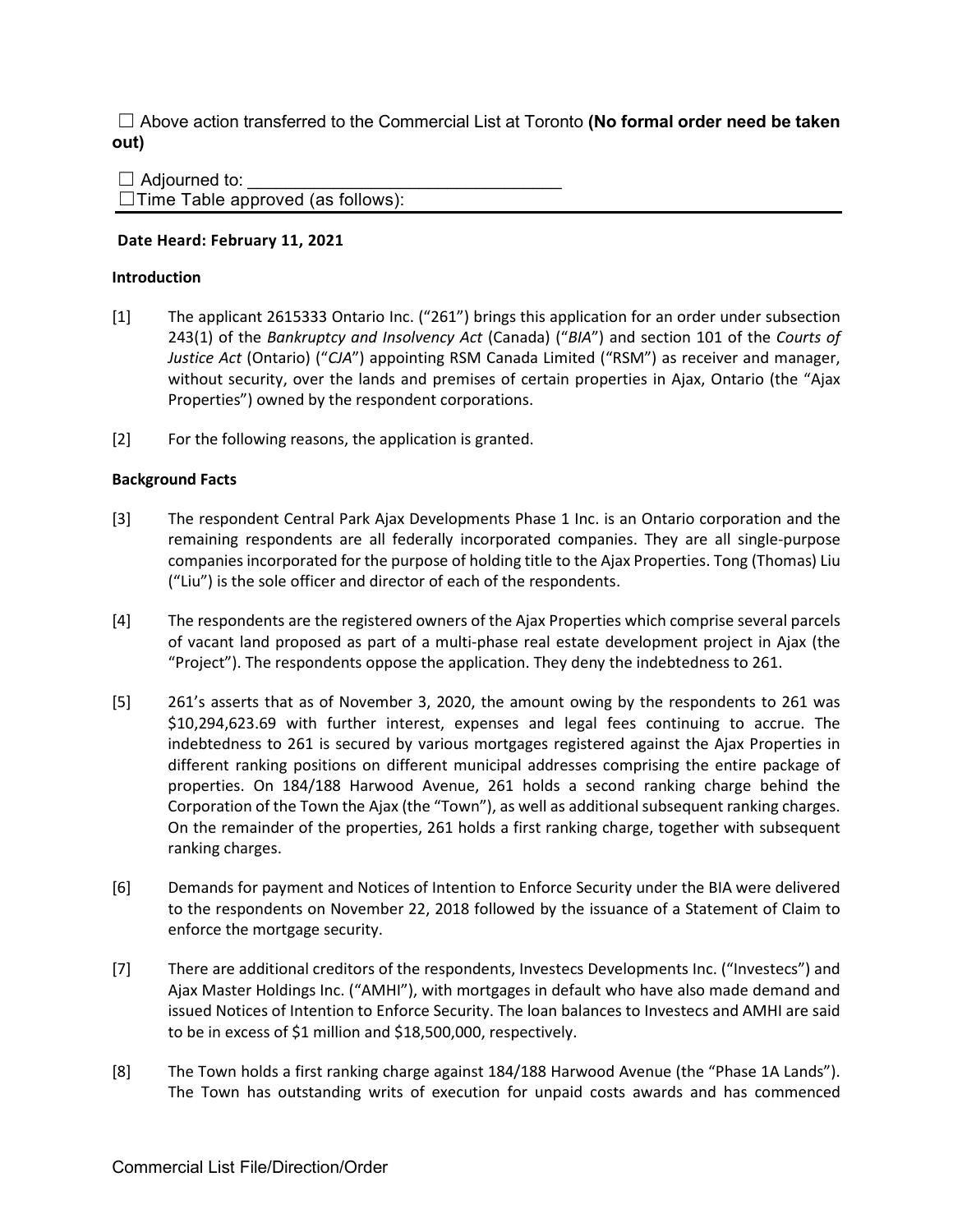proceedings to enforce a right under a master development agreement with LeMine Real Estate Consulting Inc. ("LeMine") (the "MDA") to repurchase the Phase 1A Lands, and other lands described as the "Utility Lands", for a defined purchase price. The Town also sent a demand and Notices of Intention to Enforce Security and commenced its own receivership application to appoint Crowe Soberman Inc. as receiver. The respondents consented to the appointment of a receiver proposed under the Town's application.

- [9] The Town has withdrawn the Town's application and has, instead, provided its consent and support for the application of 261 on the terms of the order sought by 261.
- [10] Investecs does not oppose the within application but takes the position that the MDA is an important consideration for the maximization of realization and should be included in the assets over which the receiver is appointed.
- [11] AMHI, in addition to a creditor, is also the majority shareholder, either directly or indirectly, of the Respondents. AMHI opposes the application by 261 and, alternatively, the selection of the Receiver put forward by 261.

#### **Evidence in relation to 261 Indebtedness**

- [12] In December 2017, Xia Zhu ("Zhu") was introduced to Liu through a real estate agent, Rex Cheng ("Cheng") to discuss the potential for Zhu to invest in the Project. Liu and Zhu reached an agreement that Zhu would invest \$10 million to acquire a 50% interest in the Project. Liu prepared a Share Purchase Agreement which was executed on January 12, 2018 by Zhu personally, as "Purchaser", and LeMine Project Holding Inc. ("LeMine Project") as "Seller" (the "SPA") which included a representation that LeMine Project owned all 20,000 of the AMHI shares and that 10,000 of the AMHI shares would be sold to Zhu. The SPA called for a \$2 million deposit which was paid by Zhu.
- [13] Zhu evidence is that he considered the SPA an expression of intent, subject to proper and satisfactory due diligence. After signing the SPA, Zhu retained legal counsel to perform due diligence and to incorporate 261 to carry out the transaction.
- [14] On July 15, 2017, the Town served its repurchase notice pursuant to the MDA.
- [15] Zhu evidence is that he was unaware when signing the SPA that the respondents had failed to meet required deadlines under the MDA and that the Town had delivered a notice of repurchase, terminating the rights of Liu's companies to develop the Ajax Properties. Zhu discovered this fact on January 18, 2018 through lawyers hired to carry out the due diligence and finalization of the share purchase.
- [16] Liu then admitted to the dispute with the Town but assured Zhu it would be resolved. He indicated that the advancement of the remaining \$8 million investment would assist him in his discussions with the Town.
- [17] After Zhu learned of the dispute with the Town, 261, AMHI, and Lemine Investment Group Inc. ("Lemine Investment") executed a Letter of Intent dated January 29, 2018 (the "LOI") whereby 261 agreed to loan \$5 million to each of AMHI and Lemine Investment and whereby the \$2 million deposit previously paid by Zhu under the SPA was to be applied on account of the total \$10 million.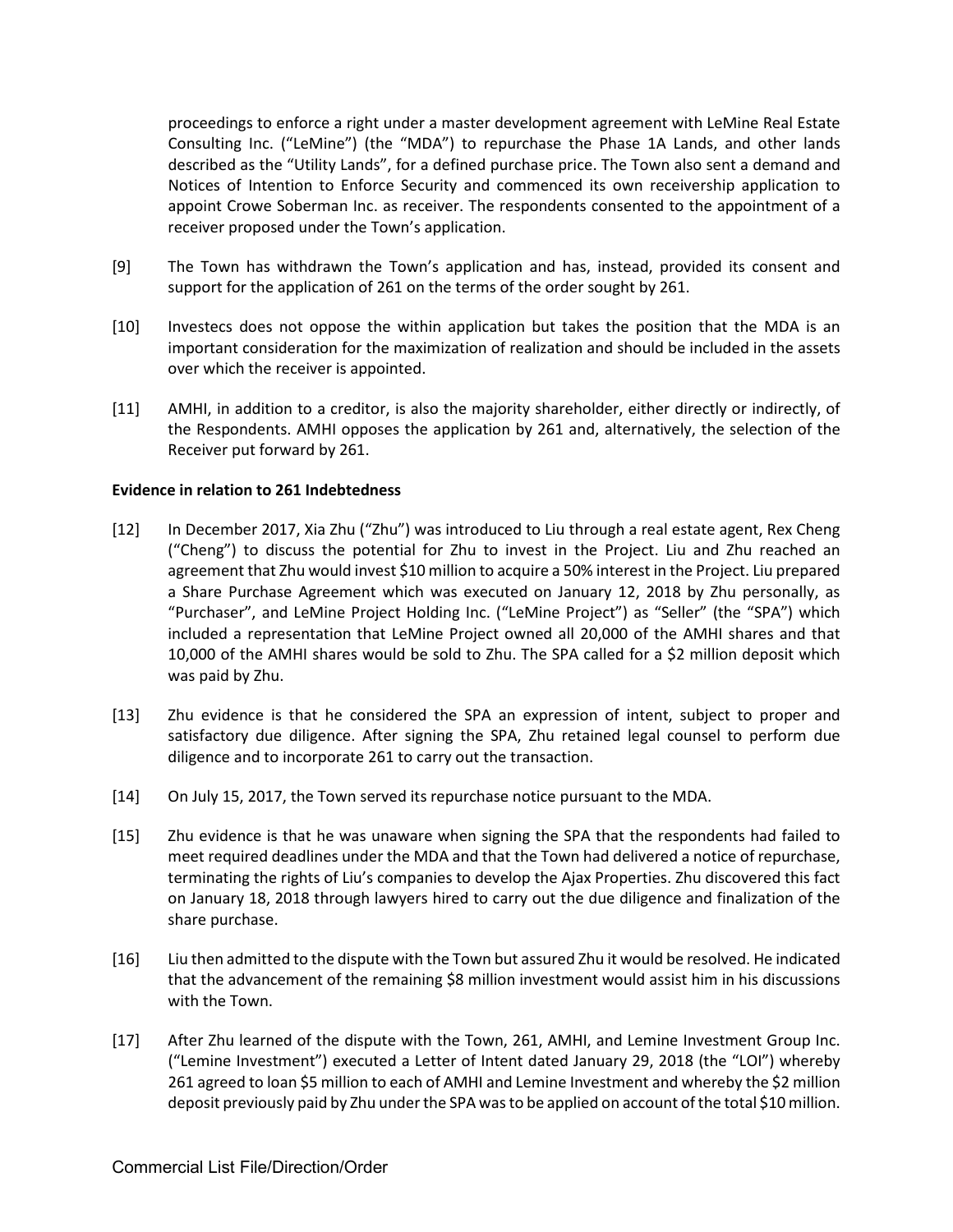The LOI provides that 261 would become an equity investor and convert the LOI Loans to equity if, among other conditions, the Town withdrew its repurchase notice and allowed the development of the Project to continue.

- [18] On February 1, 2018, 261 advanced the \$8 million in escrow to Liu's lawyer pursuant to an escrow agreement made as of January 29, 2018 that required the funds to be held on the same conditions. On March 15, 2018 Zhu demanded the return of the escrow funds because the Town's repurchase notice had not been withdrawn. That day, \$8 million was repaid.
- [19] A mortgage for the principal sum of \$3 million was granted by the respondents and registered in favour of 261 against the Ajax Properties on March 21, 2018 to secure the outstanding balance under the LOI.
- [20] In March 2018, LeMine commenced an action against the Town claiming damages and alleging that the Town had wrongfully issued its notice of repurchase. In a decision released on September 28, 2018, Mullins J. held that the delivery of the notice of repurchase was valid and that the Town had the right to repurchase the lands subject to the notice (the Phase 1A Lands and the Utility Lands) in accordance with the provisions of the MDA. The Court of Appeal for Ontario, in a decision released on October 4, 2019, upheld the decision of Mullins J.
- [21] The respondents had other mortgage loans secured against the Ajax Properties in favour of Toronto Capital Corporation and a syndicate of other investors (the "TCC Loans"), which loans were in default in the spring of 2018.
- [22] 261 entered into a Loan Purchase Commitment Letter with the respondents and related companies and guarantors on May 16, 2018 (the "Loan Purchase Commitment"), whereby 261 agreed to purchase the TCC loans and take an assignment of the security held by TCC and extend the maturity date to the earlier of a refinancing or June 30, 2018. The terms of the Loan Purchase Commitment provide for an acknowledgement of the indebtedness and an acknowledgement that all security remained valid and enforceable. The Loan Purchase Commitment also provide that the existing \$3 million charge would be increased to \$4 million (the "\$4 million Mortgage") and that the debt would be converted to equity in the event that the borrowers arranged new third-party financing of not less than \$10 million for the Project and provided satisfactory evidence that the Town would not exercise its repurchase rights and would allow the development to continue (the "Conversion Conditions").
- [23] On May 18, 2018, 261 entered into a Mortgage Loan Purchase Agreement (the "Loan Purchase Agreement") with all parties and proceeded to purchase the TCC Loans and to take an assignment of the security held by TCC which included: (a) a mortgage for \$2,050,000 registered on June 16, 2016 against the Ajax Properties and against the personal residence of the guarantors, Liu and his wife (the "\$2 million Mortgage"), (b) a mortgage for \$5,000,000 registered September 15, 2016 against the Ajax Properties and also collaterally secured against the Academy Project on Ellesmere (the "\$5 million Mortgage"), and (c) a Mortgage for \$500,000 registered October 5, 2016 against 266 Harwood (the "\$500,000 Mortgage").
- [24] In furtherance of the loan purchase, 261 paid out the indebtedness to TCC in excess of \$8.5 million and took an assignment of all of its security, which security included an Assignment of Plans and Related Agreements by all of the respondents, Liu and by LeMine, the party to the MDA.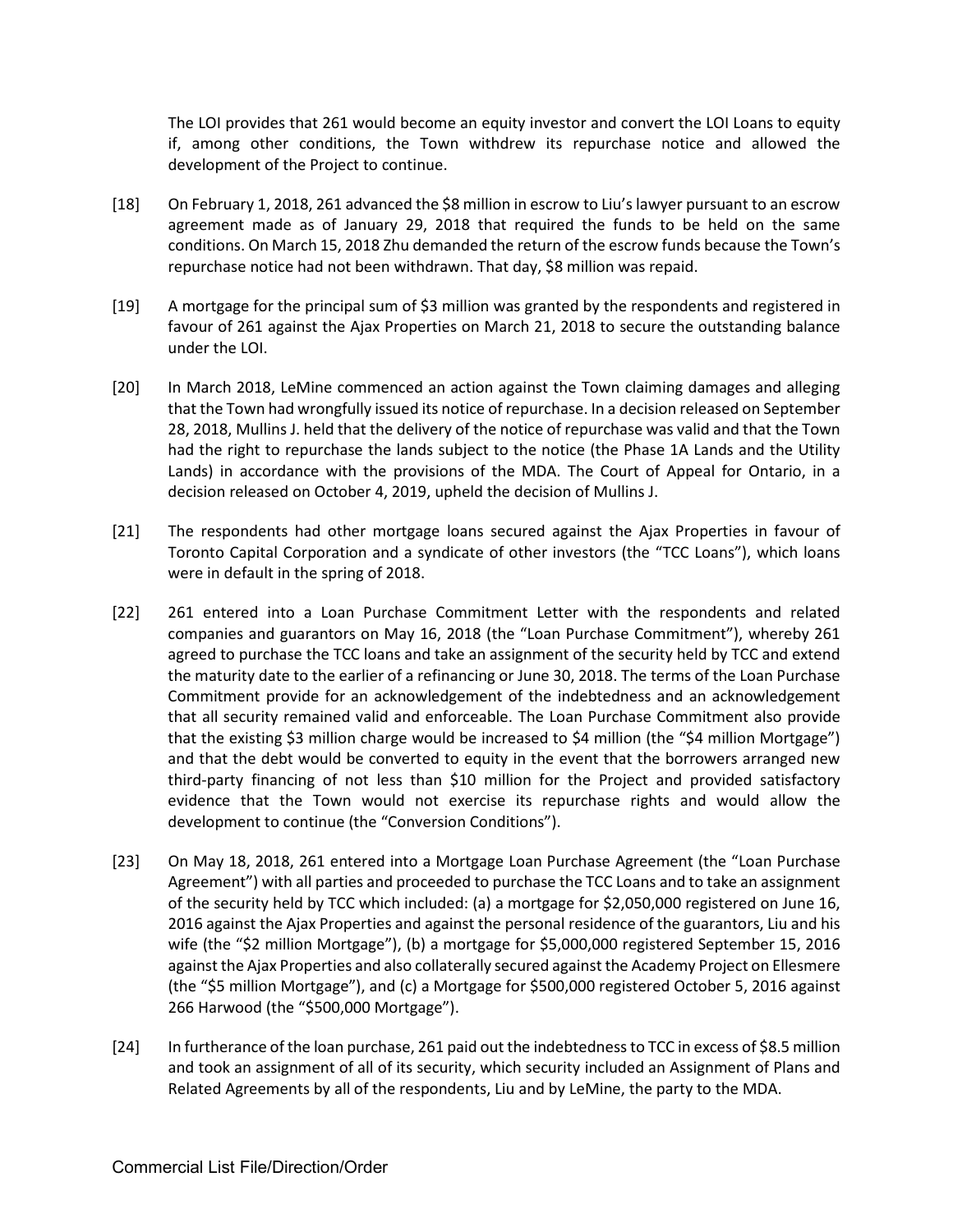[25] The respondents also executed an acknowledgement as to the validity of the security dated May 16, 2018 (the "Acknowledgement") which provided that:

> The Security Documents are, and any other security delivered by the Borrowers, Tong Liu, or any other person, to the Investor to secure the Loans after the date hereof will be, in full force and effect, constitute legal, valid and binding obligations of the Borrower, or the person granting security, and each of the Debtor Parties hereby waives and agrees not to assert or cause to be asserted on its behalf, and is hereby estopped from asserting or causing to be asserted on its behalf, any defences or rights with respect to the legal effect of the Security Documents, this Acknowledgement, the Commitment letter, the security or the legality, validity or binding effect of the obligations of the Debtor parties thereunder and hereunder, and the enforceability of same.

- [26] The respondents did not arrange any third-party financing and were unsuccessful in their proceedings against the Town, both initially and on appeal. The Conversion Conditions were never satisfied.
- [27] 261 made demand upon the respondents and the guarantors, in writing, and delivered Notices of Intention to Enforce Security pursuant to section 244 (1) of the *Bankruptcy and Insolvency Act* on November 22, 2018. 261 also issued a Notice of Sale of the Ajax Properties dated November 22, 2018.
- [28] 261 commenced an action to enforce the mortgages on April 17, 2019. The respondents delivered a Notice of Intent to Defend, but no Statement of Defence, on December 6, 2019. The respondents commenced a separate action against Zhu and 261 on December 6, 2019 seeking to restrain the enforcement of the mortgages and seeking damages, among other things, for alleged breaches by Zhu of his obligations under the SPA. Neither action advanced after December 2019 as the respondents failed to respond to a Demand for Particulars and Request to Inspect dated February 20, 2020 and follow-up requests.
- [29] The Town commended an action on February 26, 2020 seeking to enforce its right to repurchase some of the Ajax Properties against the subsequent encumbrancers for an amount determined by its contract with the respondents. 261 and the other subsequent encumbrancers on the Phase 1A Lands defended the Town's action and 261 also opposed the Town's right to repurchase the Utility Lands.
- [30] 261 engaged in negotiations with the Town that would allow for a sale under power of sale of all of the Ajax Properties in order to maximize the recovery for the secured creditors and that would address the concerns of the Town. Ultimately, 261 brought this application to seek a courtappointed receiver to take control of all of the Ajax Properties with a view to selling them in one package, in cooperation with the Town, in order to maximize the recovery for the creditors.

#### **The Competing Applications**

[31] After providing notice of its Application to the Town and other interested parties, 261 was advised by the solicitor for the Town that another creditor, Investecs, through its lawyer, had approached the Town for its cooperation and consenting to the appointment of Crowe Soberman Inc. ("CSI")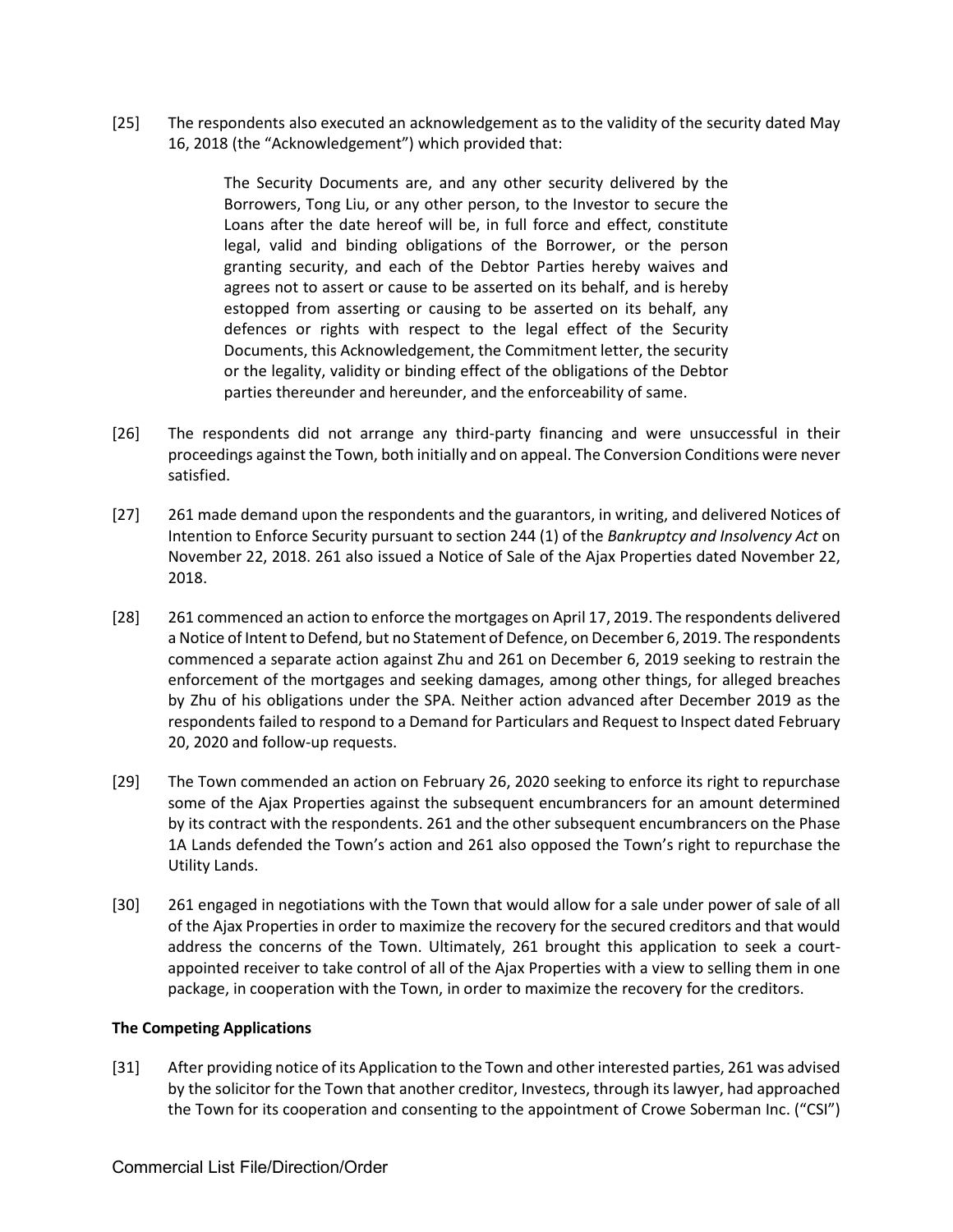as receiver in an application intended to be brought by Investecs. Investec's lawyer advised the Town's lawyer that he had the cooperation and consent of Liu and provided a draft order and signed copy of the consent.

- [32] Investec's lawyer suggested to the Town's lawyer that the Town should be the applicant, instead of Investecs, with CSI continuing to be the proposed receiver, and the Town thereafter delivered demands and Notices of Intention to Enforce Security upon the respondents. In response, Liu and the respondents provided the Town with a consent to waive the requisite notice period and Investec's lawyer advised the Town's lawyer that the respondents consented to the Town's application to appoint a receiver.
- [33] The Town learned that CSI had previously acted as the Proposal Trustee for Liu's company, 3070 Ellesmere Developments Inc., prior to the appointment of RSM as receiver of the Academy Project and that a company related to Liu had put a stalking horse bid as part of the Proposal. The Town learned that Investec's lawyer and a representative of CSI had met with Liu and his counsel to discuss the proposed receivership application that Liu would support.
- [34] The Town had decided that it would not support redevelopment of the Ajax Properties involving Liu and his companies. After learning of these matters, the Town determined that it would withdraw the Town's application. On the basis of revised provisions in the proposed draft order, the Town agreed to consent to 261's application.

## **The Respondents' Outstanding Obligations**

[35] The evidence of 261 is that the Debtors' outstanding indebtedness to it as of November 3, 2020 when the application was prepared was \$10,294,623.69 with interest, expenses and fees continuing to accrue.

#### **Issues**

[36] The issue on this application is whether it is just and convenient for a receiver to be appointed pursuant to s. 243(1) of the *BIA* and s. 101 of the *CJA* appointing RSM as receiver over the Ajax Properties on the terms of the requested order.

#### **Analysis**

- [37] The respondents oppose the appointment of RSM as receiver. They submit that the application does not involve a lender seeking to recover its loan, rather, this is a shareholder dispute and an attempt by 261 and Zhu to abuse their positions as shareholders and insiders to take control of the assets of the respondents and oust other shareholders.
- [38] I address the submissions made on behalf of the respondents.

## **Are the notices of sale and notices of intention to enforce security ineffective because they are "stale dated"?**

[39] The respondents submit that the notices of sale under 261's mortgages and the notices on intention to enforce security sent by 261 are stale dated and that 261 is not able to enforce its mortgage security and seek the appointment of a receiver without issuing fresh notices.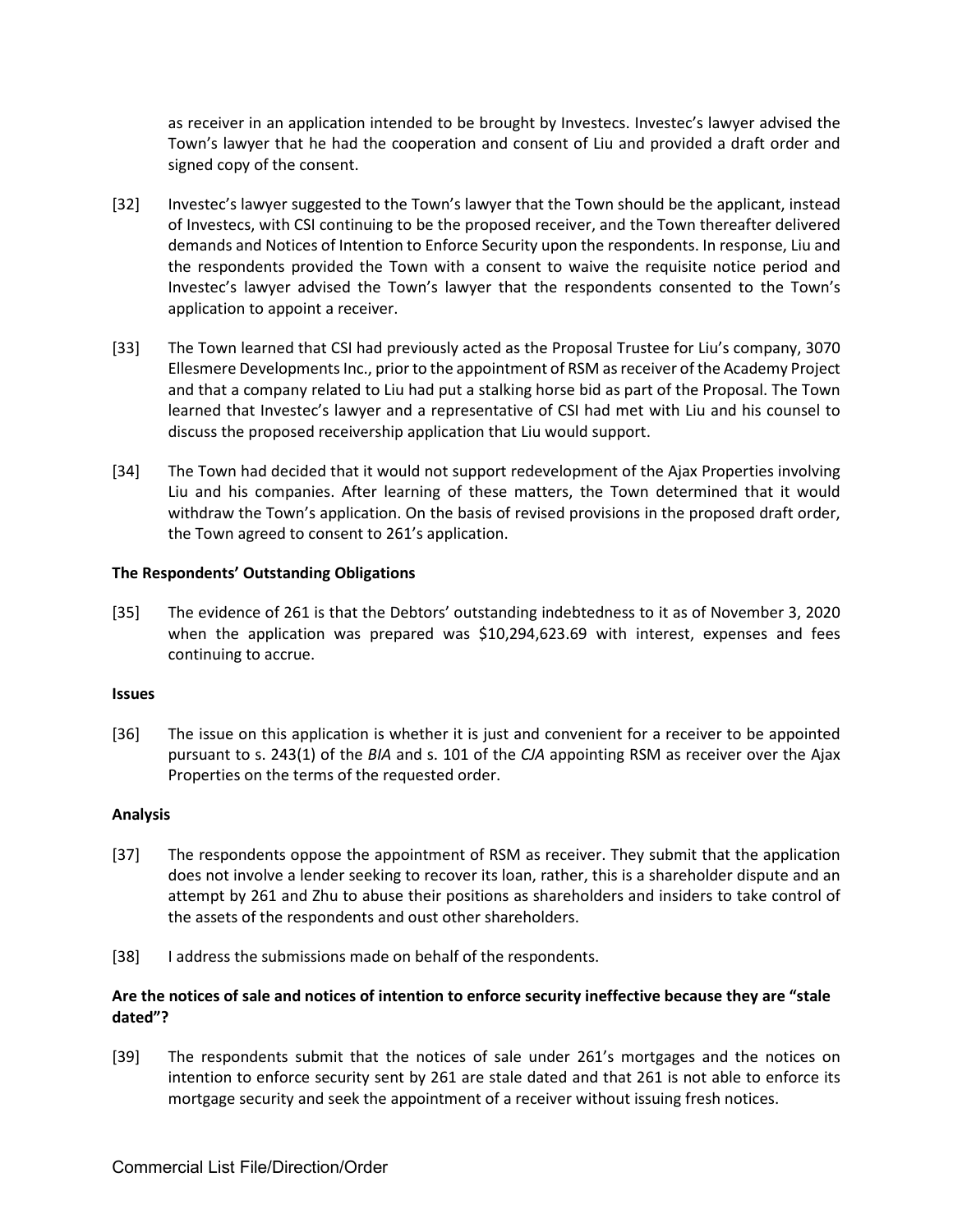- [40] I do not accept this submission. There is no issue in respect of the expiry of any limitation period. The doctrine of laches, upon which the respondents rely, does not in these circumstances. The respondents have had ample time to refinance their indebtedness and they have been unable to do so. The issues presented by the Town's litigation arose after the notices were sent, and 261 relies on these issues to support its submission that it is just and convenient for a receiver to be appointed.
- [41] 261 is not required to issue fresh notices of sale or notices of intention to enforce security. This would simply result in further delay.

## **Has 261 shown that the respondents are indebted to it?**

- [42] The respondents do not challenge the validity of the written agreements that Liu signed on his own behalf and on behalf of the respondents. They acknowledge that the documents were validly executed. They do not assert any impropriety in relation to these agreements. Nevertheless, they do not acknowledge the indebtedness owed to 261.
- [43] Pursuant to the LOI, the \$2 million deposit (paid pursuant to the SPA) was to be applied on account of a loan of the aggregate amount of \$10 million to be made to AMHI and Lemine Investment. A mortgage for the principal amount of \$3 million was registered to secure the outstanding balance under the LOI. 261 paid out the indebtedness owed to TCC in excess of \$8.5 million and took an assignment of all of its security.
- [44] The Acknowledgement signed by Liu on his own behalf and on behalf of the respondents and directed to 261 expressly states that 261 wishes to purchase the TCC loans and has agreed to extend the maturity date of the loans. By the Acknowledgment, Liu and the respondents (and other entities) agreed, represented, covenanted and warranted that the security documents and any other security delivered by the "Borrowers" (defined to include the respondents) to secure the TCC loans will constitute legal, valid and binding obligations of the Borrowers. Each respondent waived and agreed not to assert or cause to be asserted any defences or rights with respect to the legal effect of the security or the legality, validity or binding effect of their obligations under the security documents, the Acknowledgement, or the Loan Purchase Commitment.
- [45] The respondents submit that there are issues raised in the pleadings in the three civil actions which are pending, including the action by the respondents against 261, and, based on these claims and the evidence on this motion, there is a genuine issue requiring a trial in relation to whether the respondents are indebted to 261.
- [46] I disagree. Pleadings are not evidence. The evidence is that the respondents entered into written agreements with 261 by which they expressly agreed that they were indebted to 261. By the Acknowledgement, they agreed that they are indebted to 261, and they covenanted not to raise any defences, which would include the defence of set-off.
- [47] The respondents contend that notwithstanding the validity of the LOI, the Loan Purchase Commitment, the Acknowledgement, the \$2 million Mortgage, the \$5 million Mortgage, and the \$500,000 Mortgage, the SPA has not been terminated and remains a valid and subsisting agreement by which Zhu agreed to purchase shares of AMHI. The respondents contend that the SPA prevails over these agreements.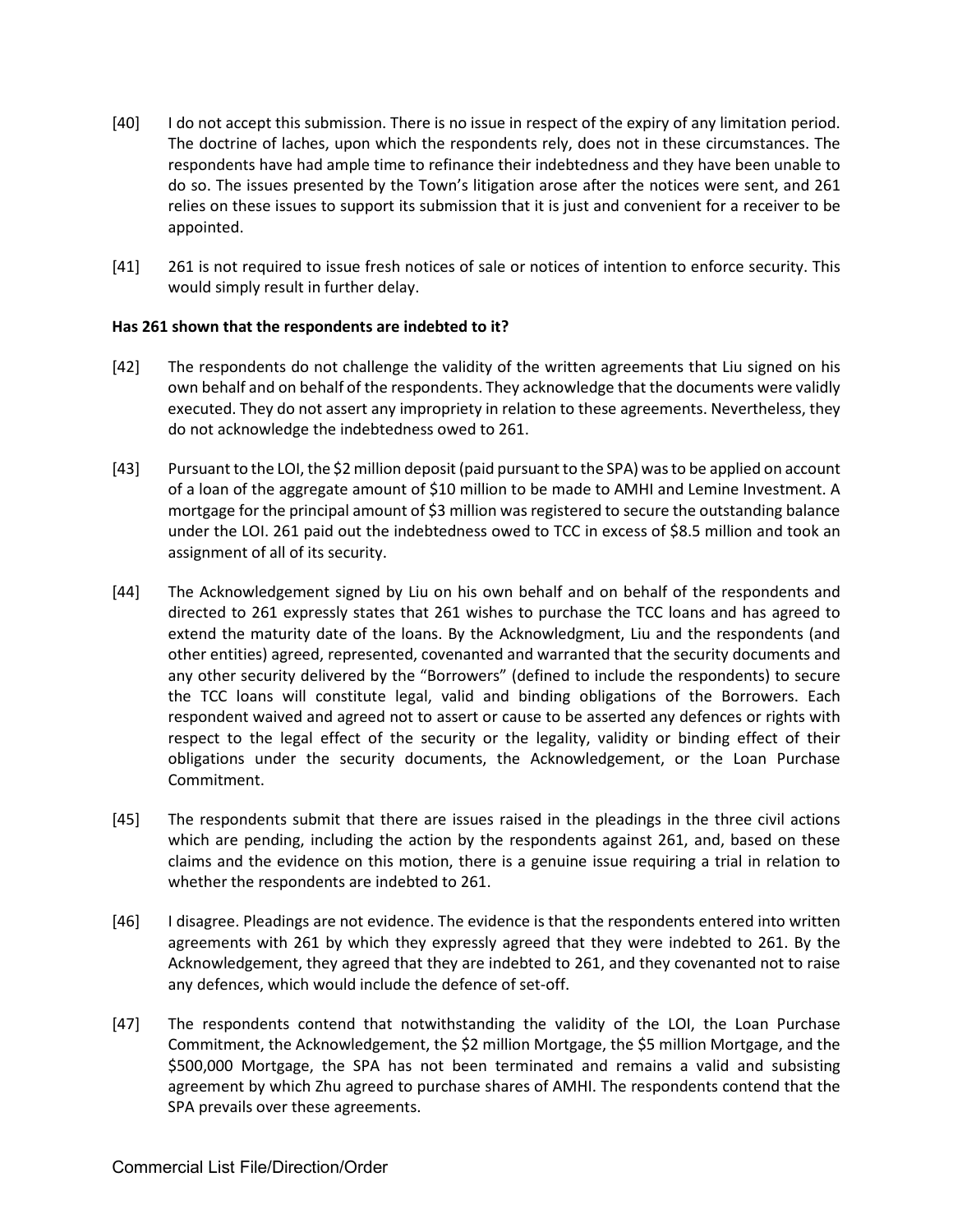- [48] 261 is not a party to the SPA, and the obligations of Zhu thereunder, to the extent that they continue, do not affect the status of 261 as a creditor. In addition, I note that the seller of shares under the SPA is LeMine Project Holding Inc. whereas the LOI states that Lemine Investment Group Inc., a separate company, owns all of the issued and outstanding shares of AMHI, being 15,000,000 common shares. If LeMine Project Holding Inc. wishes to pursue remedies under the SPA, it is a liberty to do so, but this does not affect 261's status as a creditor on this application.
- [49] The affidavit evidence of Mr. Liu in relation to the purchase of the TCC debts and security is that "it was never intended that Zhu or 261 would become a lender to CPAD or the Project, but rather, the intention, as per the SPA, was that he would be an equity investor." This statement conflicts with the clear terms of the agreements signed by Mr. Liu which show that 261 is a lender, not a shareholder. This type of evidence of the subjective intention of a party to a written contract is inadmissible to contradict the agreement.
- [50] I am satisfied that 261 has proven that it is a creditor of the respondents.

#### **Does 261 meet the test for the appointment of a receiver?**

[51] Subsection 243(1) of the *BIA* provides:

243(1) Subject to subsection (1.1), on application by a secured creditor, a court may appoint a receiver to do any or all of the following if it considers it to be just or convenient to do so:

- (a) take possession of all or substantially all of the inventory, accounts receivable or other property of an insolvent person or bankrupt that was required for a used in relation to a business carried on by the insolvent person or bankrupt;
- (b) exercise any control that the court considers advisable over that property and over the insolvent person's or bankrupt's business; or
- (c) take any other action that the court considers advisable.

## Subsection 101 of the *CJA* provides:

101(1) In the Superior Court of Justice, an interlocutory injunction or mandatory order may be granted, or a Receiver or receiver and manager may be appointed by an interlocutory order, where it appears to a judge of the court to be just or convenient to do so.

(2) An order under subsection (1) may include such terms as are considered just.

- [52] In deciding whether to appoint a receiver, the court must have regard to all the circumstances but, in particular, to the nature of the property and the rights and interests of all parties in relation thereto.
- [53] In *Central 1 Credit Union v. UM Financial Inc. and UM Capital Inc*., 2011 CarswellOnt 11979, at para. 22, Brown J. (as he then was) observed that "[t]ypically, issues for a court to determine on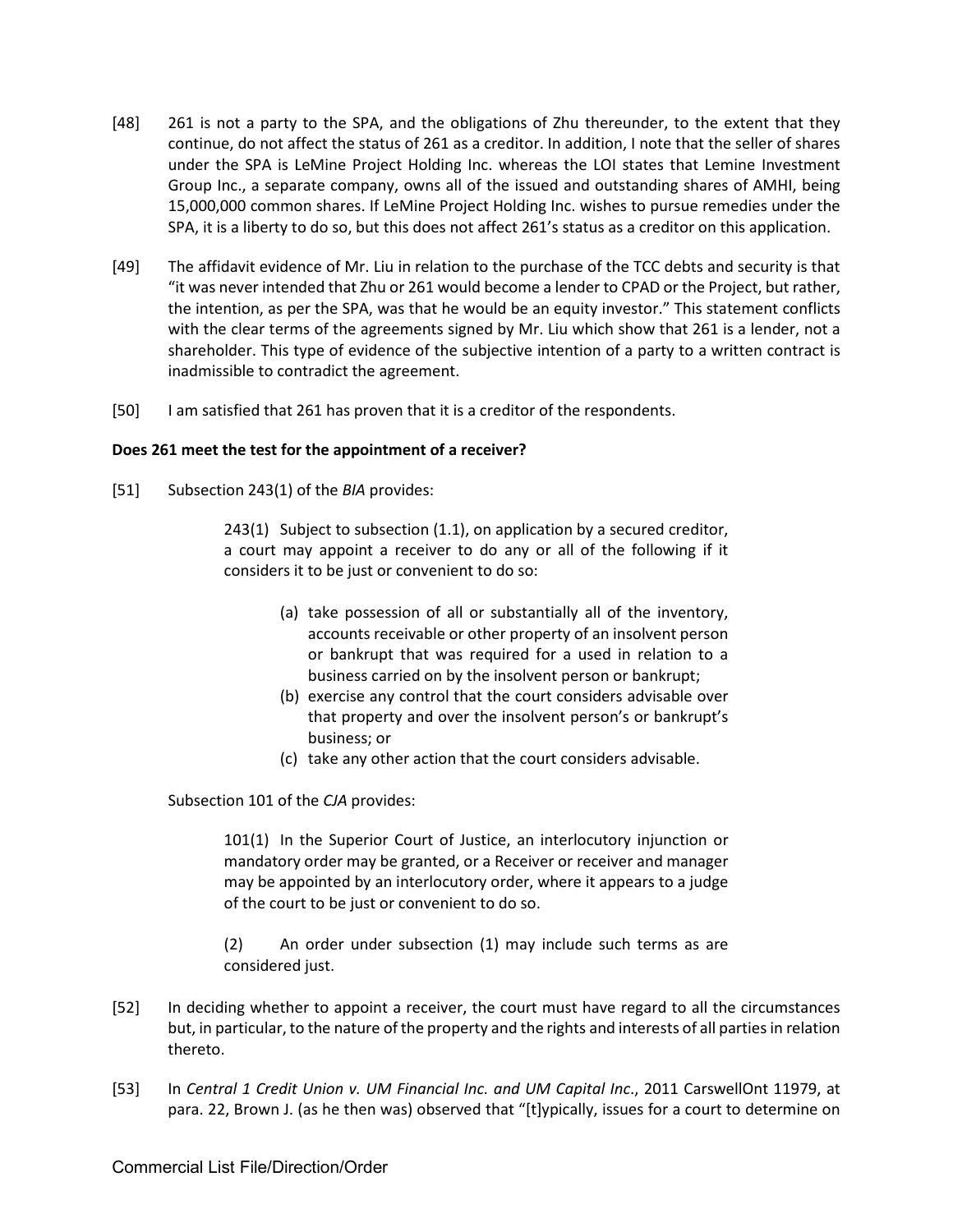such an application include: (i) the existence of a debt and default; (ii) the quality of the creditor's security; and (iii) the need for the appointment of a receiver in view of alternate remedies available to the creditor, the nature of the property, the likelihood of maximizing the return to the parties, the costs associated with the appointment, and any need to preserve the property pending realization." Brown J. held that those issues "normally require an adjudication of private rights as between the applicant secured creditor and the debtor respondent with, as well, some consideration of the potential effect of the order sought another creditors, whether secured or otherwise, and other stakeholders of the debtor corporation who might be affected by a receivership order".

- [54] In *Reichmann v. Koplowitz et al*. 2017 ONSC 4842, at para. 44, Akbarali J. cited the decision of Strathy J. (as he then was) in *Anderson v. Hunking*, 2010 ONSC 4008, at para. 15, in which he identified the following principles to govern a motion for the appointment of a receiver in the context of such a motion to preserve assets for the purpose of execution.
	- a. The appointment of a receiver to preserve assets for the purposes of execution is extraordinary relief, which prejudges the conduct of a litigant, and should be granted sparingly.
	- b. The appointment of a receiver for this purpose is effectively execution before judgement and to justify the appointment they must be strong evidence that the plaintiff's right to recovery is in serious jeopardy.
	- c. The appointment of receiver is very intrusive and should only be used sparingly, with due consideration for the effect on the parties as well as consideration of the conduct of the parties.
	- d. In deciding whether to appoint a receiver, the court must have regard to all the circumstances, but in particular the nature of the property and the rights and interests of all parties in relation thereto.
	- e. The test for the appointment of an interlocutor a receiver is comparable to the test for interlocutor injunctive relief, as set out in the *RJR-McDonald* decision of the Supreme Court of Canada.
- [55] The respondents submit that 261 has failed to discharge its onus of showing that it is just and convenient to appoint RSM as receiver, having regard to these principles.
- [56] AMHI, a secured creditor of the respondents which asserts that it is owed in excess of \$18.5 million, also opposes the appointment of a receiver on the grounds that there are numerous ongoing and interrelated legal actions which raise issues concerning the rights of the parties in respect of the Project. AMHI contends that the appointment of a receiver will unnecessarily add to the complexity of these proceedings and that the determination of issues raised in the legal actions will affect the actions of and decisions taken by a receiver.
- [57] On this application, the position taken by the Town is a key factor which must be considered when I determine whether it is just and convenient to appoint a receiver.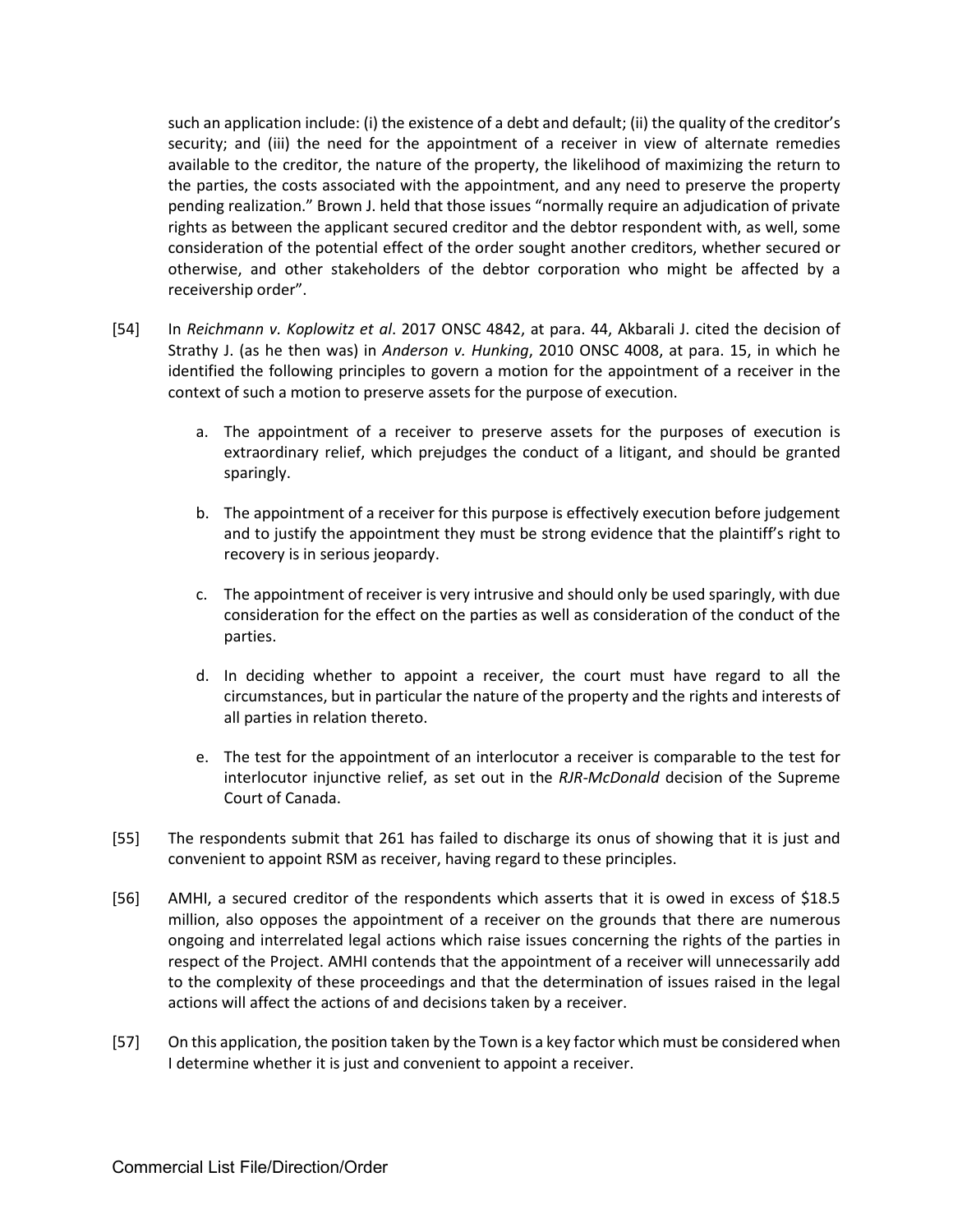- [58] The Town has a right to repurchase the Phase 1A Lands and the Utility Lands, and this right has been confirmed by the judgment of Mullins J. as upheld by the Court of Appeal. The Town has commenced litigation seeking an order fixing the repurchase price to be paid and, upon payment of the repurchase price, an Order conveying the Phase 1A Lands and the Utility Lands to the Town, free and clear of all encumbrances. The formula used to establish the repurchase price under the MDA is based on the prices paid by LeMine or its nominees for the Phase 1A Lands and the Utility Lands, rather than using present market values. The mortgagees, including 261, have objected to the Town's proposed repurchase on ground that the amounts to be paid would be substantially less than the fair market values of these lands and that the mortgagees would be prejudiced if their mortgages were discharged following the Town's repurchase at the repurchase price provided for by the MDA and upheld by the courts.
- [59] I am satisfied on the evidence before me that it is not in the interests of the mortgagees for the Phase 1A Lands and the Utility Lands to be separated from the other Ajax Properties through repurchase by the Town. This would result in a lower amount realized on the sale of the Ajax Properties. For the Town to proceed to repurchase the Phase 1A Lands and the Utility Lands at the repurchase prices provided for in the MDA, and for these lands to be separated from the other Ajax Properties, would not be in the interests of the mortgagees. This factor supports a conclusion that it is just and convenient to appoint a receiver.
- [60] To address the concerns raised by the Town, 261 entered into negotiations with the Town with a view to addressing the Town's requirement that it control the development on the Phase 1A Lands. These lands were originally owned by the Town and were sold to LeMine pursuant to the MDA, subject to the Town's repurchase right in the MDA. The Town's position is that without the assurance that development of the Phase 1A Lands will proceed in keeping with the Town's vision and in a manner acceptable to the Town, it will proceed with the exercise of its repurchase right.
- [61] The negotiations between the Town and 261 are described in the affidavit of Geoff Romanowski sworn on behalf of the Town. During these negotiations, the Town conducted separate negotiations with Investecs in which it was proposed that Crowe Soberman Inc. would be appointed as a receiver. As part of these separate negotiations, the Town contemplated advancing its own receivership application, with Crowe Soberman to be put forward as receiver, on terms which would provide satisfactory assurance to the Town that the Town would have control of the development of the Phase 1A Lands. The respondents did not object to such a receivership order.
- [62] During these negotiations, the Town was informed that Liu had previously retained Crowe Soberman for the purpose of submitting a proposal in respect of another project. The Town had been unaware of this fact. The Town was not willing to be involved against with Liu and had concerns about being aligned with Crowe Soberman because of its previous connection with Liu. The Town agreed to support 261's application for a receiver on the basis of a proposed order which gives the Town the same controls over the development of the Phase 1A Lands that were included in the Town's proposed receivership order.
- [63] The requested order provides in paragraph 3(j)(iii) that unless the Town agrees otherwise, none of the real property subject to the MDA shall be sold by the Receiver without the purchaser agreeing to enter into a development agreement with the Town on mutually agreeable terms,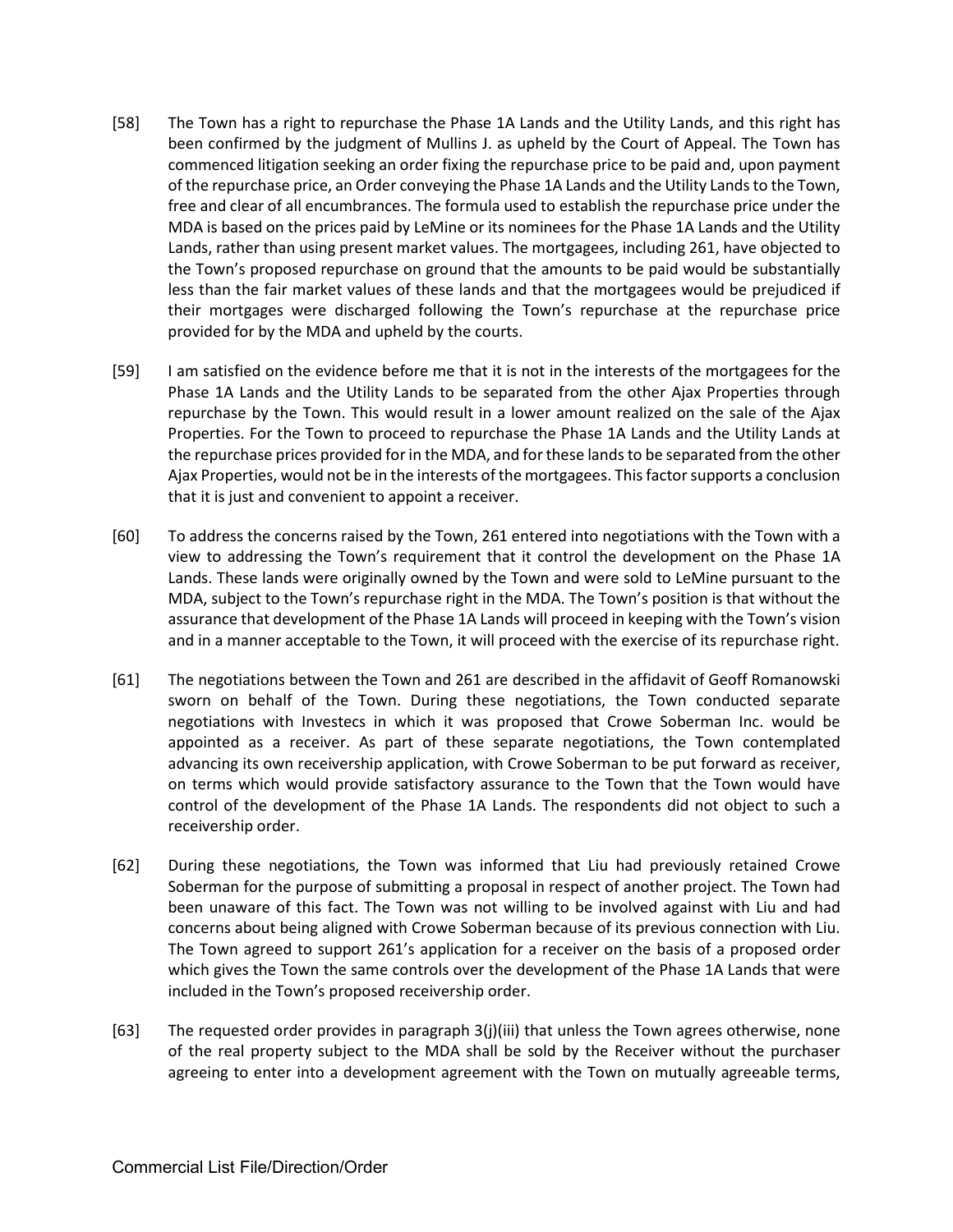including a right of repurchase in favour of the Town which is substantively similar to such right provided for in the MDA.

- [64] The Town's repurchase right has priority over the mortgages. Any purchaser of the Ajax Properties will be required to work with the Town to develop the Ajax Lands.
- [65] As I have noted, under the requested receivership order, there would not be a separation of the Phase 1A lands and the Utility Lands from the other Ajax Properties. A receiver would be able to realize on all of the Ajax properties, and this would maximize realizations for the benefit of creditors. In the circumstances, in my view, the provision in paragraph 3(j)(iii) of the requested order is proper and does not inappropriately circumscribe the Court's ability to approve a sale process for the Ajax Properties. I note that the respondents did not object to the similar provision in the receivership order that the Town intended to request had its application proceeded.
- [66] I am not satisfied that the fact that the MDA, an asset of LeMine, may not be an asset under the control of a receiver, is a basis for me to conclude that it would not be just and equitable to appoint a receiver. 261 contends that the MDA is an asset that was pledged to 261 as part of the security package for the indebtedness owed to it. In any event, the Town has exercised its repurchase right under the MDA and, under the proposed order, the Town is required to enter into a development agreement with a purchaser.
- [67] The respondents object to the appointment of RSM as receiver. The respondents submit that because RSM was involved in another receivership which involved the respondents in which contentious issues arose, it would be inappropriate for RSM to be appointed as receiver. AMHI makes the same submission. AMHI proposes another qualified receiver, if a receiver is to be appointed, who has no connections with any of the parties.
- [68] The president of RSM, Bryan Tannenbaum, swore an affidavit on this application. Mr. Tannenbaum states that RSM's only prior relationship with 261 or any of its principals arose as a result of the appointment of RSM as receiver of the assets and undertakings of 3070 Ellesmere Developments Inc., a company previously operated by Liu. Mr. Tannenbaum's evidence is that RSM, with court approval, successfully marketed and sold the Ellesmere property and obtained an approval and vesting order. 261 was the second ranking mortgagee in the Ellesmere receivership and RSM's only involvement with 261 was with respect to the distribution of the net proceeds of sale of the Ellesmere property to 261, with court approval.
- [69] I do not accept that the simple fact that RSM was the court appointed receiver in another receivership which involved the respondents which they describe as contentious is a sufficient reason to for me to question the independence of RSM, or to find that there is a reasonable perception that RSM is not independent, and appoint a different receiver. There is no suggestion that RSM is not qualified to act as receiver. In the absence of evidence to support a reasonable perception that RSM lacks independence and impartiality, I do not give effect to the objections of the respondents and AMHI. I am satisfied that RSM is qualified and independent.
- [70] In my view, it is just and convenient for RSM to be appointed as receiver over the Ajax properties for the following reasons:
	- a. The respondents are insolvent and are indebted to 261 and other creditors for substantial amounts;